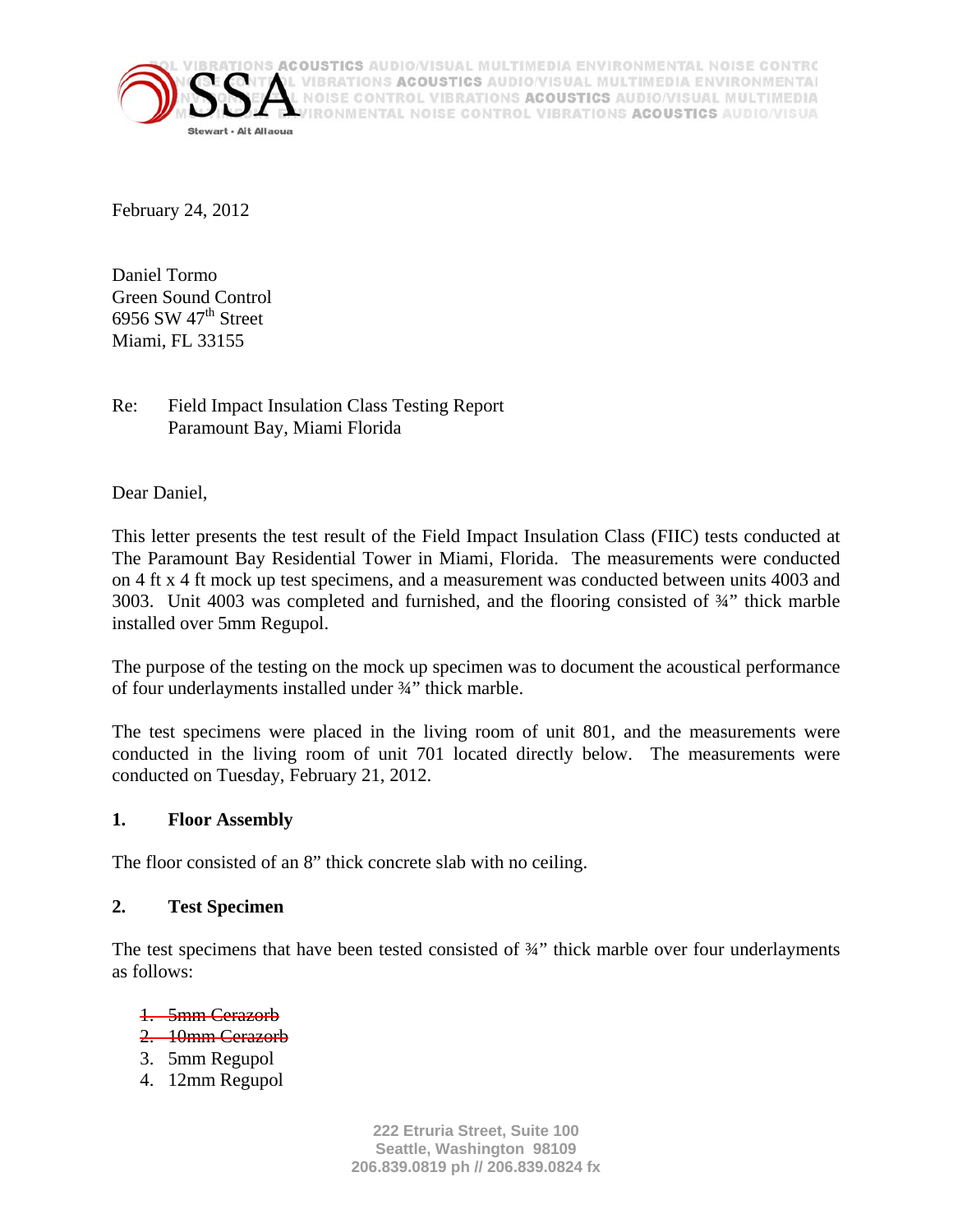### **3. Test Methodology**

The equipment used for the measurements was a Scantek tapping machine and a Larson-Davis Laboratories 2900 Real-Time Spectrum Analyzer. The FIIC measurements were conducted by placing the tapping machine on the test specimen and measuring the resulting sound levels in the receiving room below. The measured sound levels were then adjusted based on the room absorption.

The methods and procedures used for the tests were conducted in accordance to the provisions and requirements of ASTM Procedure E1007-97 for Standard Test Method of Tapping Machine Impact Sound Transmission Through Floor-Ceiling Assemblies and Associated Support Structures. Additional measurements were conducted in the receiving room to determine the ambient noise levels to ensure that extraneous noise sources are not affecting the measurements.

### **4. Test Results**

The results of the FIIC measurements are presented in the tables below. Table 1 presents the result of the measurements conducted on the mock-up test specimens. Table 2 presents the result of the FIIC measurement conducted between unit 4003 and 3003. The Limiting FIIC Contour Curves for each test are provided at the end of this document.

| <b>Test Specimen</b>                     | <b>FIIC</b> |
|------------------------------------------|-------------|
| <b>Bare Concrete</b>                     | 36          |
| <sup>3/4"</sup> Marble over 5mm Cerazorb | 51          |
| <sup>34"</sup> Marble over 10mm Cerazorb | 53          |
| $\frac{3}{4}$ " Marble over 5mm Regupol  |             |
| $\frac{3}{4}$ " Marble over 12mm Regupol |             |

**Table 1:** FIIC Mock-Up Test Results

| <b>TAUR 4.</b> UML $\pi$ UUS / UML $\pi$ SUUS I HU TUSLINSUIL |                       |                             |             |
|---------------------------------------------------------------|-----------------------|-----------------------------|-------------|
| <b>Source Floor</b>                                           | <b>Receiving Room</b> | <b>Partition</b>            | <b>FIIC</b> |
| Bedroom Unit                                                  | Bedroom #Unit         | $\frac{3}{4}$ . Marble over | 53          |
| #4003                                                         | 3003                  | 5mm Regupol                 |             |

**Table 2:** Unit #4003 / Unit #3003 FIIC Test Result

If you have any questions or require further information, please feel free to contact us.

Sincerely, SSA Acoustics, LLP

AA Dame

Mohamed Ait Allaoua Managing Partner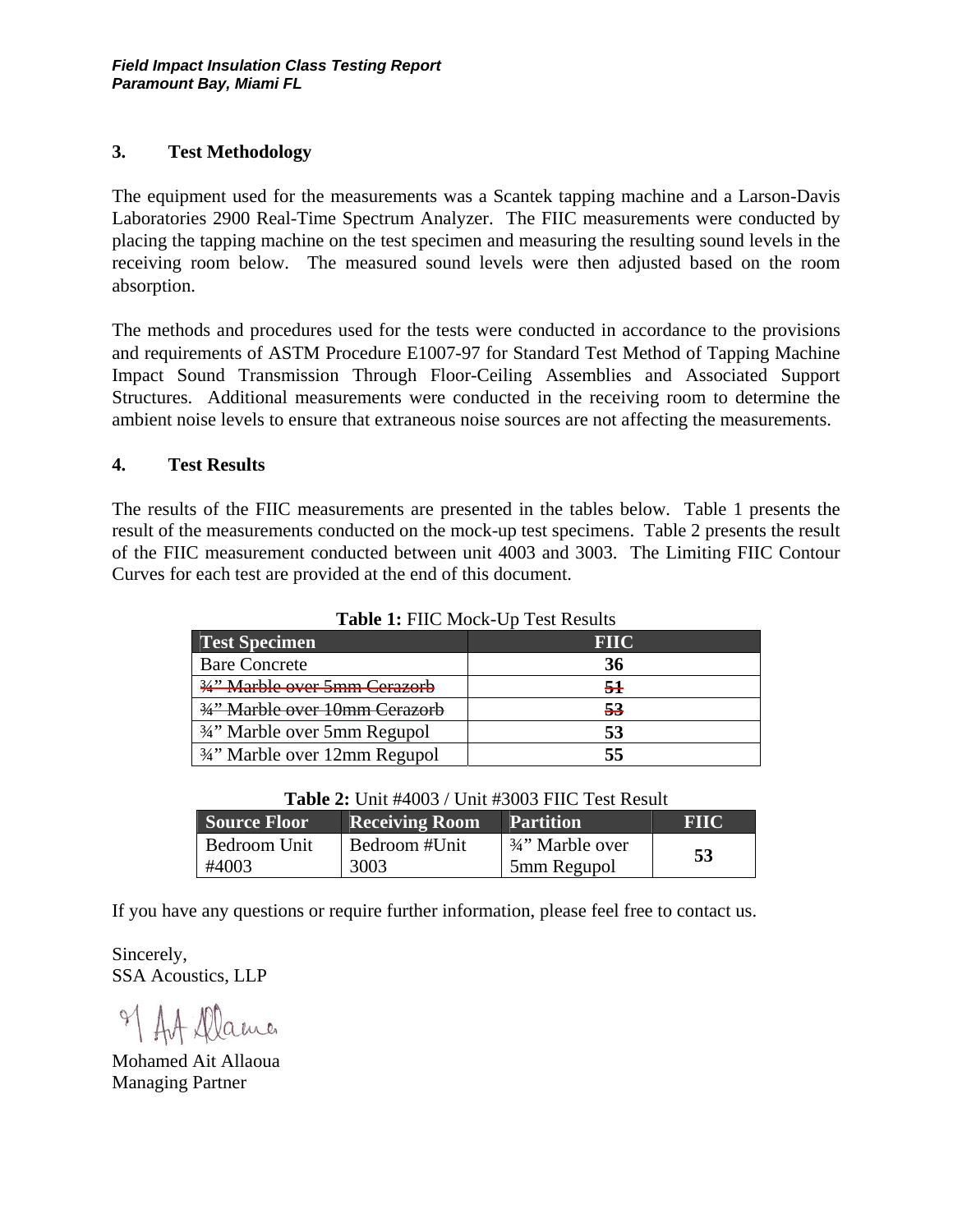### **Appendix**

### **Sound Descriptors**

Impact Insulation Class (IIC) is a single number rating used to represent the impact sound transmission performance of a floor/ceiling assembly. The higher the number the better the performance. As a field test, this measurement is referred to as FIIC.

### **Criteria**

#### **Building Code**

All of the building codes have identified minimum standards for impact noise transmission in multifamily housing projects (both apartments, and condominiums). These minimum standards apply to floor-ceiling assemblies between dwelling units, and the minimum laboratory rating is IIC-50. When a field measurement is conducted, this rating is lowered to a FIIC rating of 45.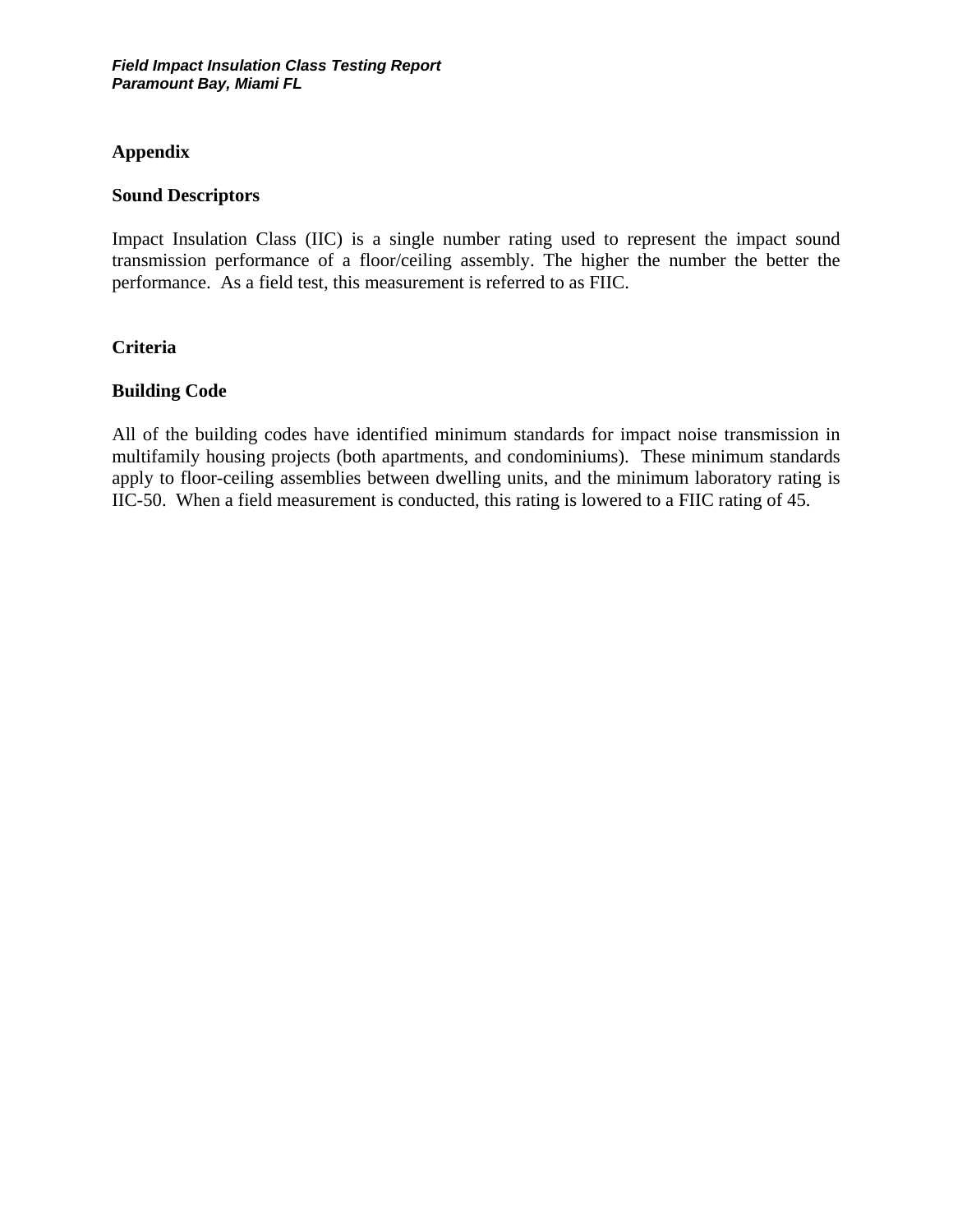Floor Assembly: 8" Concrete Slab Test Specimen: Bare Concrete *Paramount Bay, Miami FL*





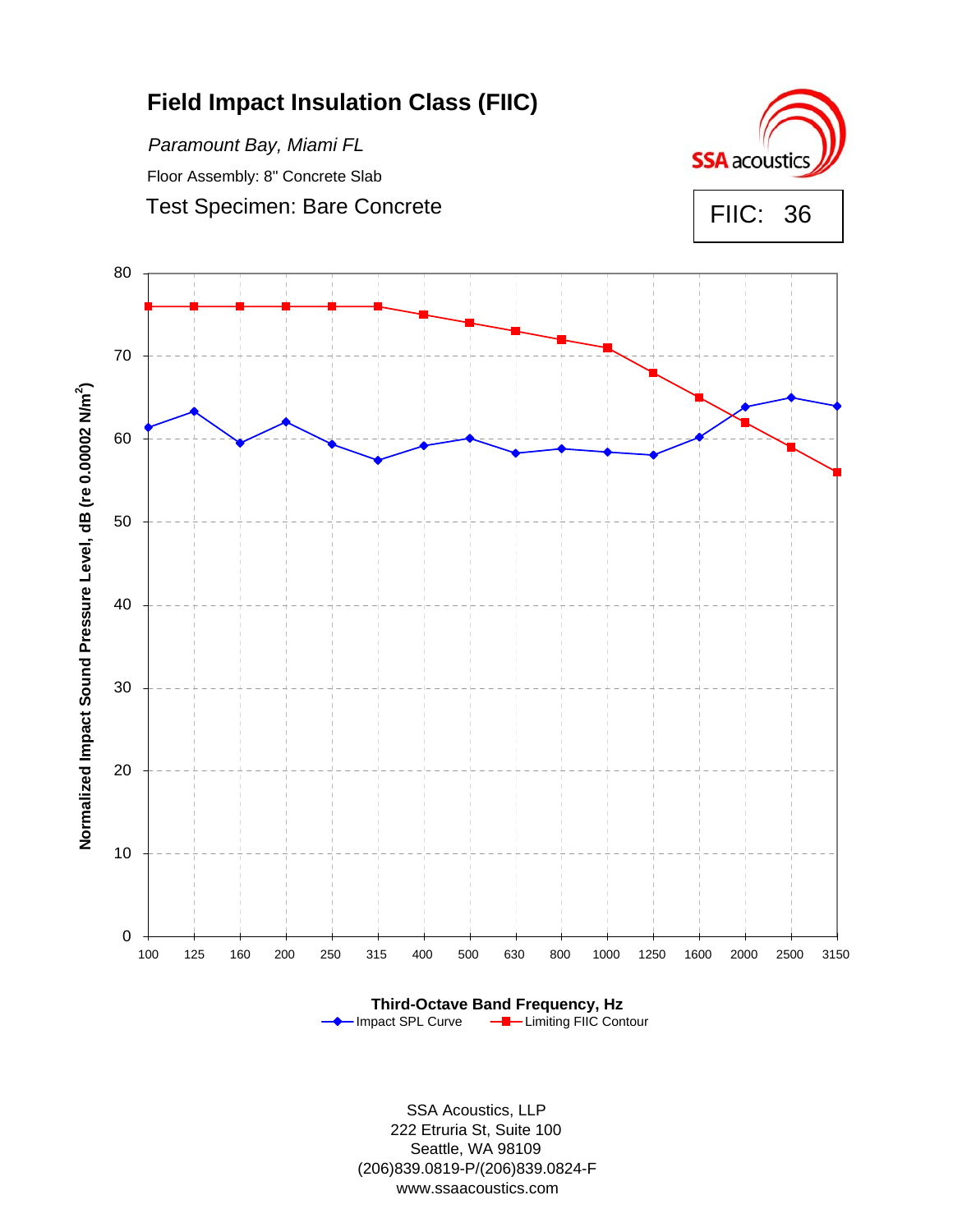*Paramount Bay, Miami FL*

Floor Assembly: 8" Concrete Slab

Test Specimen: 3/4" Marble on 5mm Cerazorb





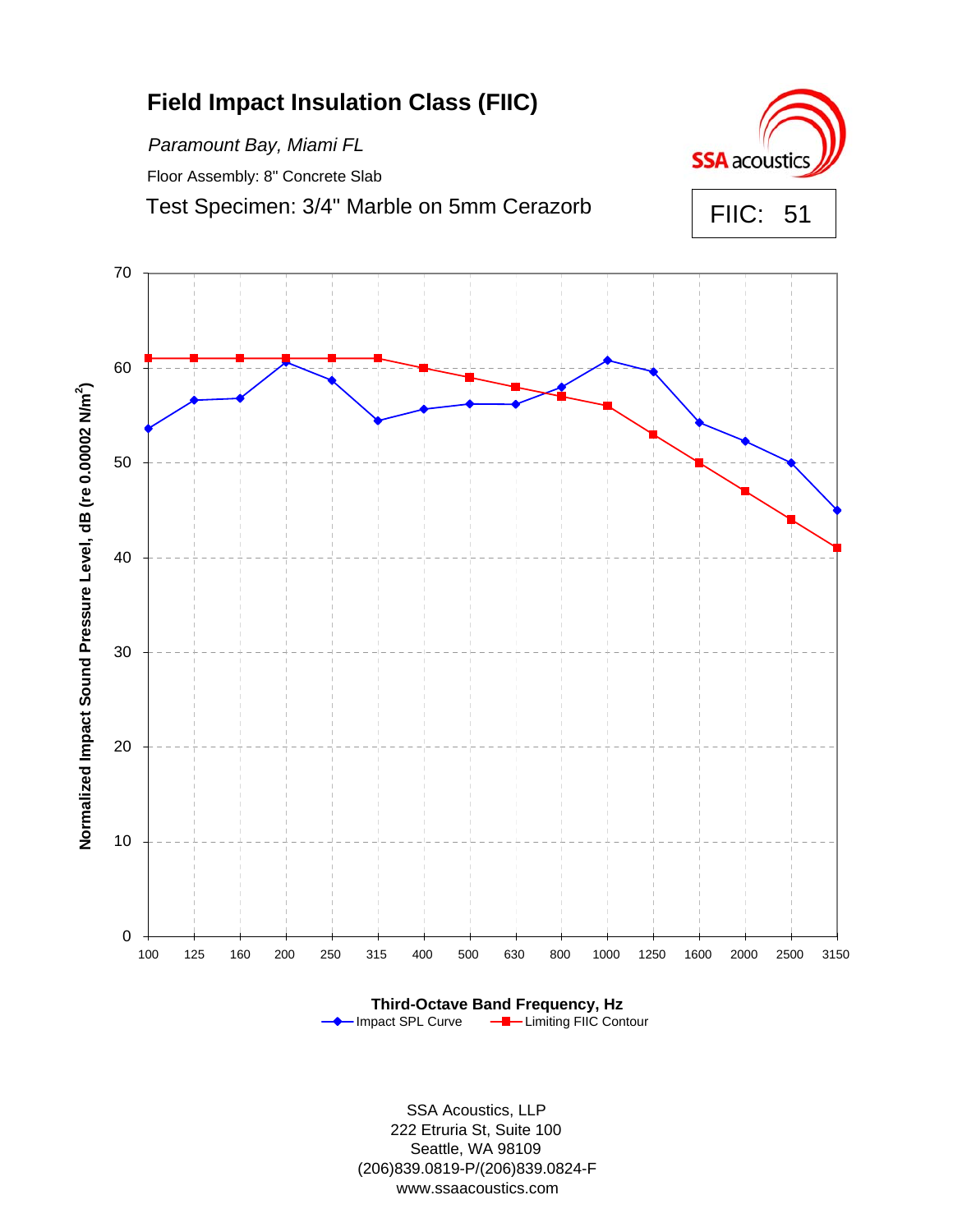*Paramount Bay, Miami FL*

Floor Assembly: 8" Concrete Slab

Test Specimen: 3/4" Marble on 10mm Cerazorb





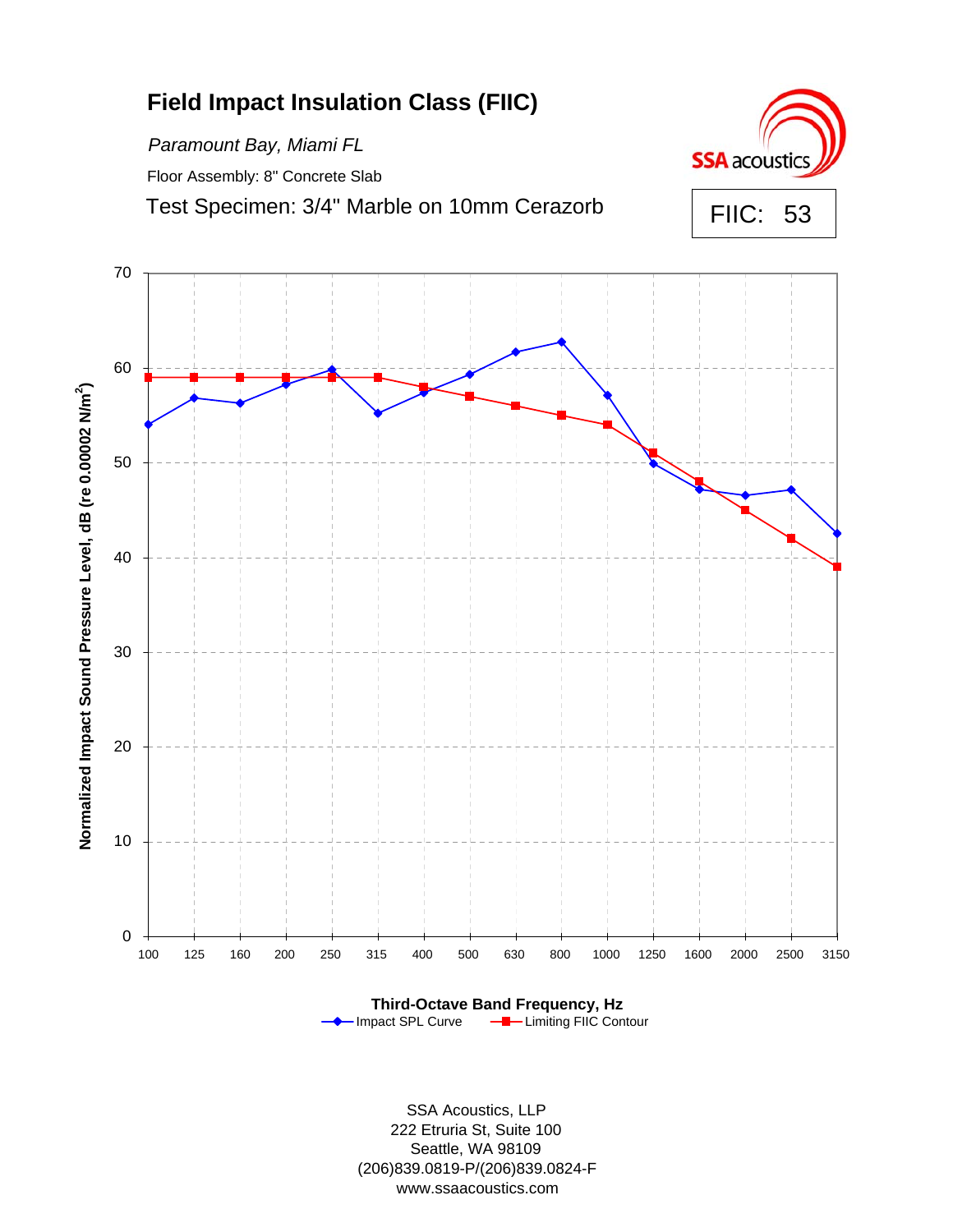*Paramount Bay, Miami FL*

Floor Assembly: 8" Concrete Slab

Test Specimen: 3/4" Marble on 5mm Regupol





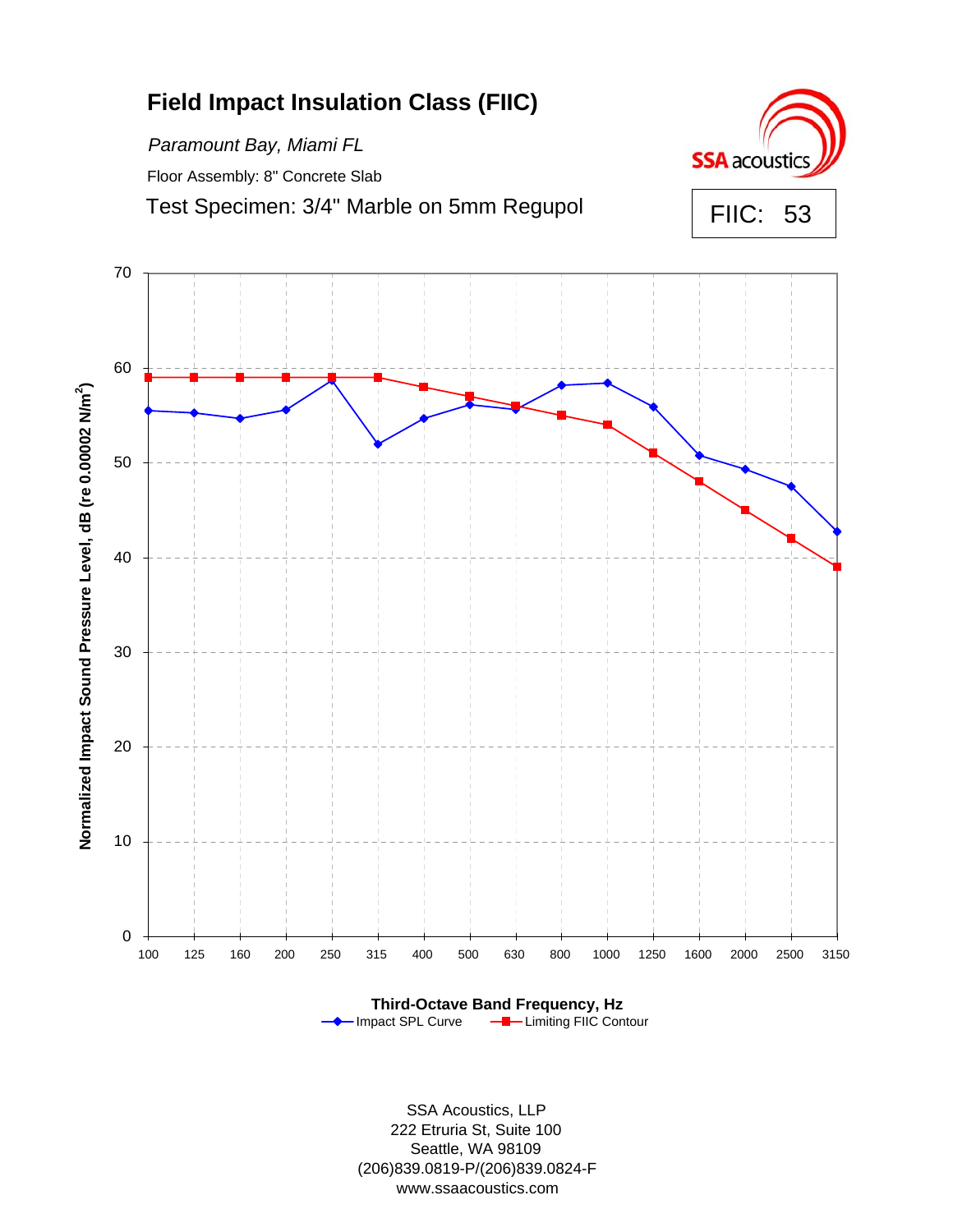*Paramount Bay, Miami FL*

Floor Assembly: 8" Concrete Slab

Test Specimen: 3/4" Marble on 12mm Regupol